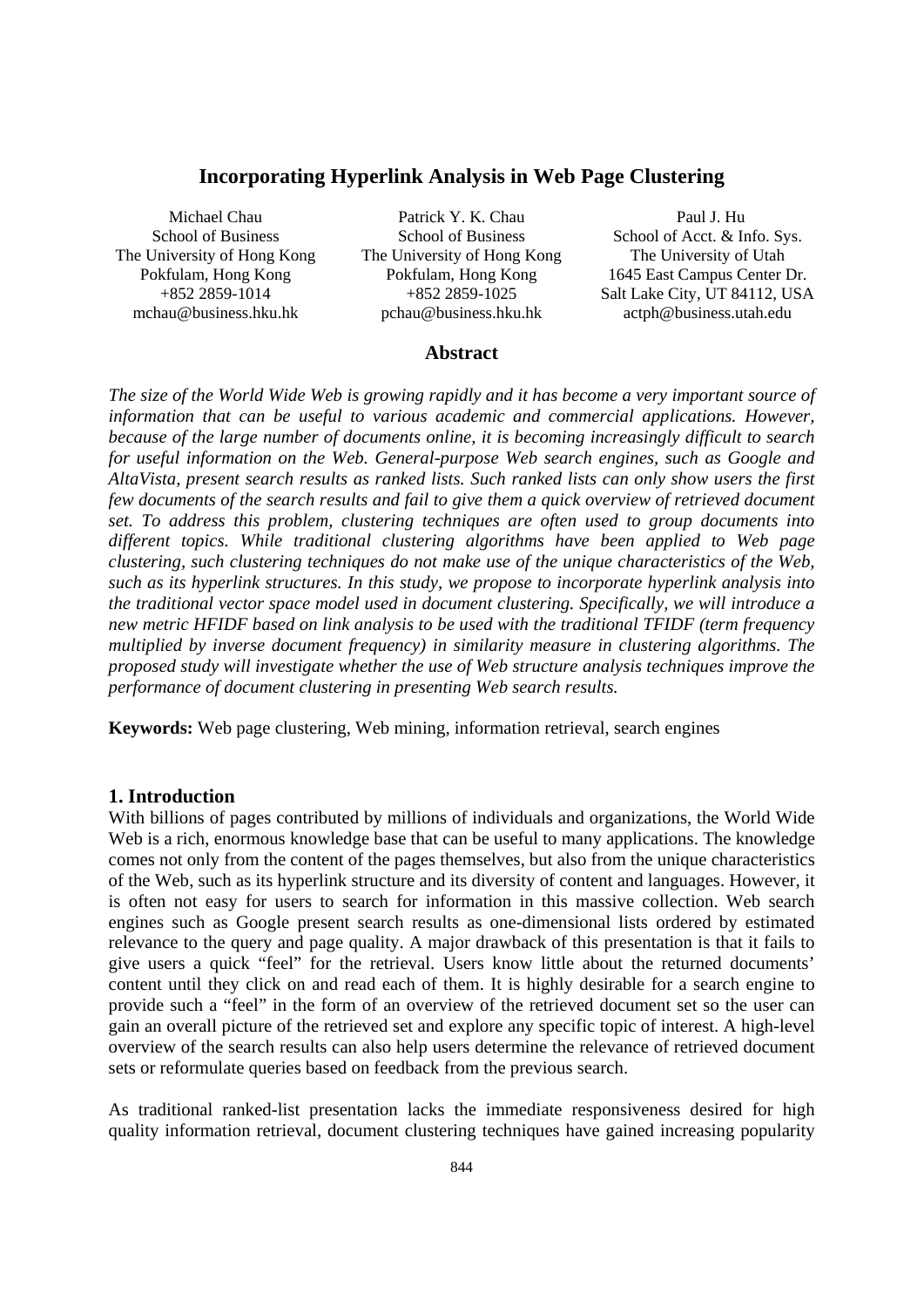in recent years. These techniques automatically assign documents to different categories which are decided dynamically according to the collection (unsupervised learning). We believe that existing document clustering techniques can be improved. The reason is that most document clustering algorithms were originally developed for static text collections and rely only on the term information of each document. The unique link structure of the Web, which has been shown to be useful in other Web applications, is not used in the clustering algorithm.

The goal of this research is to study whether the use of Web structure analysis techniques improves the performance of document clustering. The rest of the paper is structure as follows. In Section 2, we review related work in Web document clustering. We discuss our research objective in Section 3, and present our proposed model in Section 4. In Section 5 we discuss our plan for evaluation study and future work.

# **2. Related Work**

Many techniques have been used to categorize large document sets into categories to help users get a quick overview of the document sets. The vector space model, based on TFIDF scores (term frequency multiplied by inverse document frequency), is often used in these techniques to represent the documents. The similarity between a pair of documents is often calculated based on this vector space model using popular similarity metrics such as cosine distance, Euclidean distance, the Dice measure, or the Jaccard's measure (Salton & McGill, 1983).

There are in general two approaches in assigning documents into groups: *text classification* and *text clustering*. Both areas have been studied extensively in traditional information retrieval research. Text classification is the classification of textual documents into predefined categories (supervised learning), while text clustering groups documents into categories dynamically defined based on their similarities (unsupervised learning).

Many studies on text classification have been reported at SIGIR conferences and evaluated on standard testbeds (Yang & Liu, 1999). For example, the Naive Bayesian method and the k-nearest neighbor method have been widely used (e.g., McCallum et al., 1999). Neural network programs have also been applied to text classification, usually employing the feedforward/backpropagation neural network model (Ng et al., 1997; Lam & Lee, 1999). Frequencies or TFIDF scores (term frequency multiplied by inverse document frequency) of the terms are used to form a vector (Salton, 1989) which can be used as the input to the network. Based on learning examples, the network will be trained to predict the category of a document. Text classification has been applied in Web search engines such as NorthernLight (which no longer exists). The format of HTML documents and the structure of the Web also provide additional information for analysis. Examples of such information include the predicted category of neighbors (Chakrabarti et al., 1998), the anchor text pointing to a document (Chau, 2004; Chau & Chen, forthcoming), or the outgoing links to all other documents (Joachims et al., 2001). It has been shown that using such additional information improves classification results.

On the other hand, text clustering tries to assign documents into different categories that are not predefined; all categories are dynamically defined by the algorithm. There are two types of clustering algorithms, namely hierarchical clustering and non-hierarchical clustering. The *k*-nearest neighbor method and Ward's algorithm (Ward, 1963) are the most widely used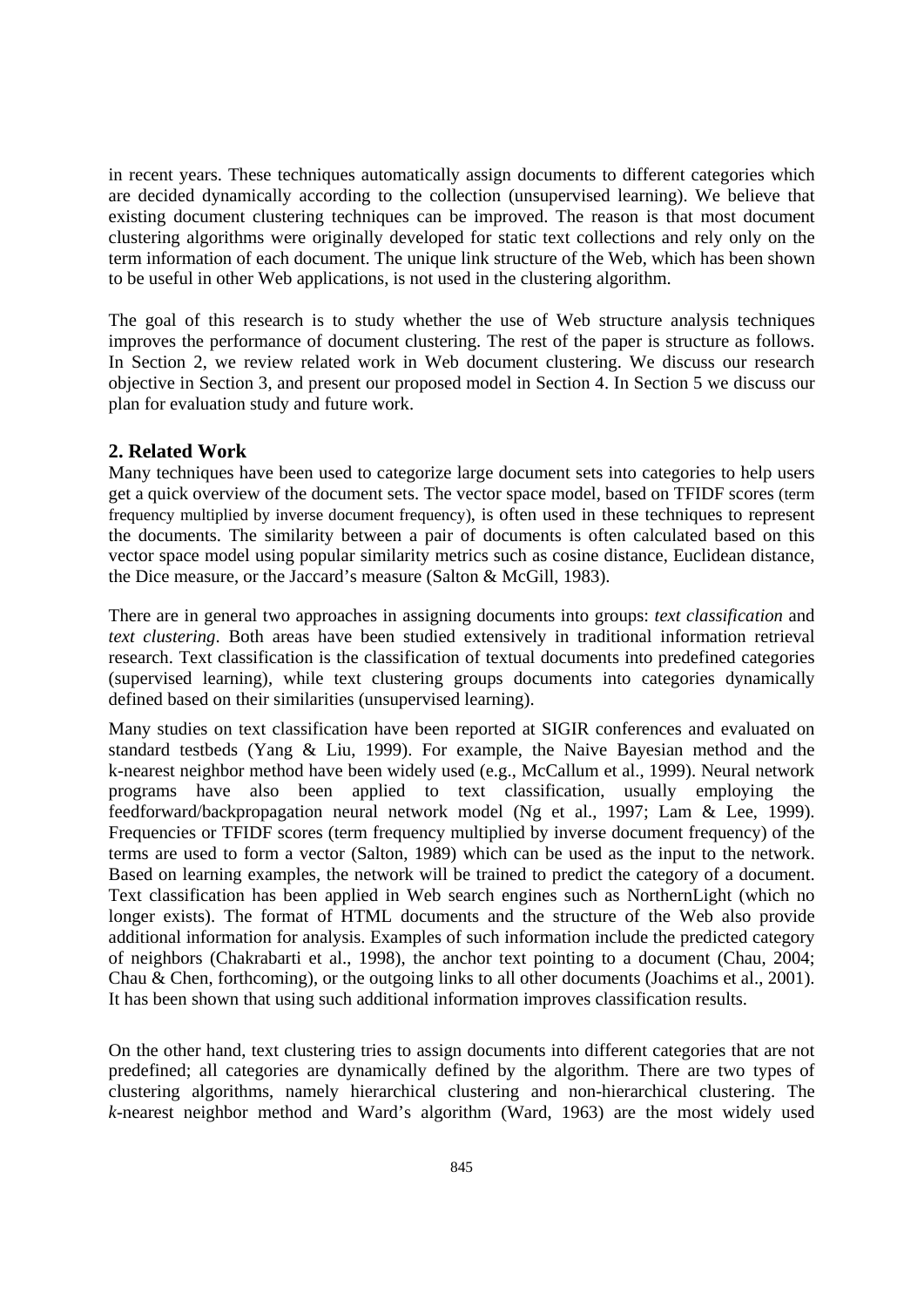hierarchical clustering methods. Willet (1988) provided an excellent review of hierarchical agglomerative clustering algorithms for document retrieval. For non-hierarchical clustering, one of the most common approaches is the K-means algorithm. The centroid position for each cluster is recalculated every time a document is added. The algorithm stops when all documents have been grouped into the final required number of clusters (Rocchio, 1966). Another approach often used in recent years is the neural network approach. For example, Kohonen's self-organizing map (SOM), a type of neural network that produces a 2-dimensional grid representation for *n*-dimensional features, has been widely applied (Lin et al., 1991; Kohonen, 1995; Orwig et al., 1997). One example of applying text clustering to Web applications is popular search engine Clusty (www.clusty.com) which performs dynamic clustering on search results. Similarly, the Grouper system applied the Suffix-Tree Clustering algorithm to Web search results (Zamir & Etzioni, 1999). The self-organizing map (SOM) technique also has been applied to Web applications. A combination of noun phrasing and SOM has been used to cluster the search results of search agents that collect Web pages by meta-searching popular search engines or performing breadth-first search on particular Web sites (Chau et al., 2001; Chen et al., 2002). Readers are referred to Chen & Chau (2004) for a more extensive review on Web page classification and clustering.

# **3. Research Objective**

Hyperlink structure analysis has not been widely used in Web page clustering. Preliminary results have shown that such analysis can improve the performance of Web document clustering (He et al., 2002). Because of the unsupervised nature of clustering, it is a more challenging issue to incorporate link analysis into clustering. In this study, we propose a model for clustering Web search results by incorporating Web structure analysis into document clustering algorithm. We believe that users' Web search performance, in terms of precision, recall, and efficiency, will be improved under our framework that integrates these post-retrieval analyses.

## **4. Proposed Model**

In document clustering, a document is often represented as a vector based on the vector space model (Salton, 1989). More formally, each document *Di* is represented by an *n*-dimensional vector:

$$
D_i = (w_{i1}, w_{i2}, \ldots, w_{in})
$$
 where  $w_{ij}$  represents the weight of term *j* in document  $D_i$ . (1)

The traditional TFIDF (term frequency multiplied by inverse document frequency) score is used to calculate a term's weight in a document (Salton, 1989):

$$
w_{ij} = tf_{ij} \times \log\left(\frac{N}{tdf_j}\right) \qquad \text{where} \quad tf_{ij} = \text{the number of occurrences of term } j \text{ in } D_i \text{, and } (2)
$$
  

$$
tdf_j = \text{the number of documents containing term } j
$$

The similarity between documents, which is the key element in most clustering algorithms, is measured based on similarity score such as the cosine product or the Jaccard's measure between the TFIDF scores. This model, which is developed for offline document collection, does not consider Web documents' similarity in link structure. Hyperlink-related features have been shown to be useful in text classification applications (Chakrabarti et al., 1999; Chau, 2004), but have not been tested in document clustering. It has been demonstrated that if two Web pages point to the same document, or are co-cited by the same document, it is more likely that the two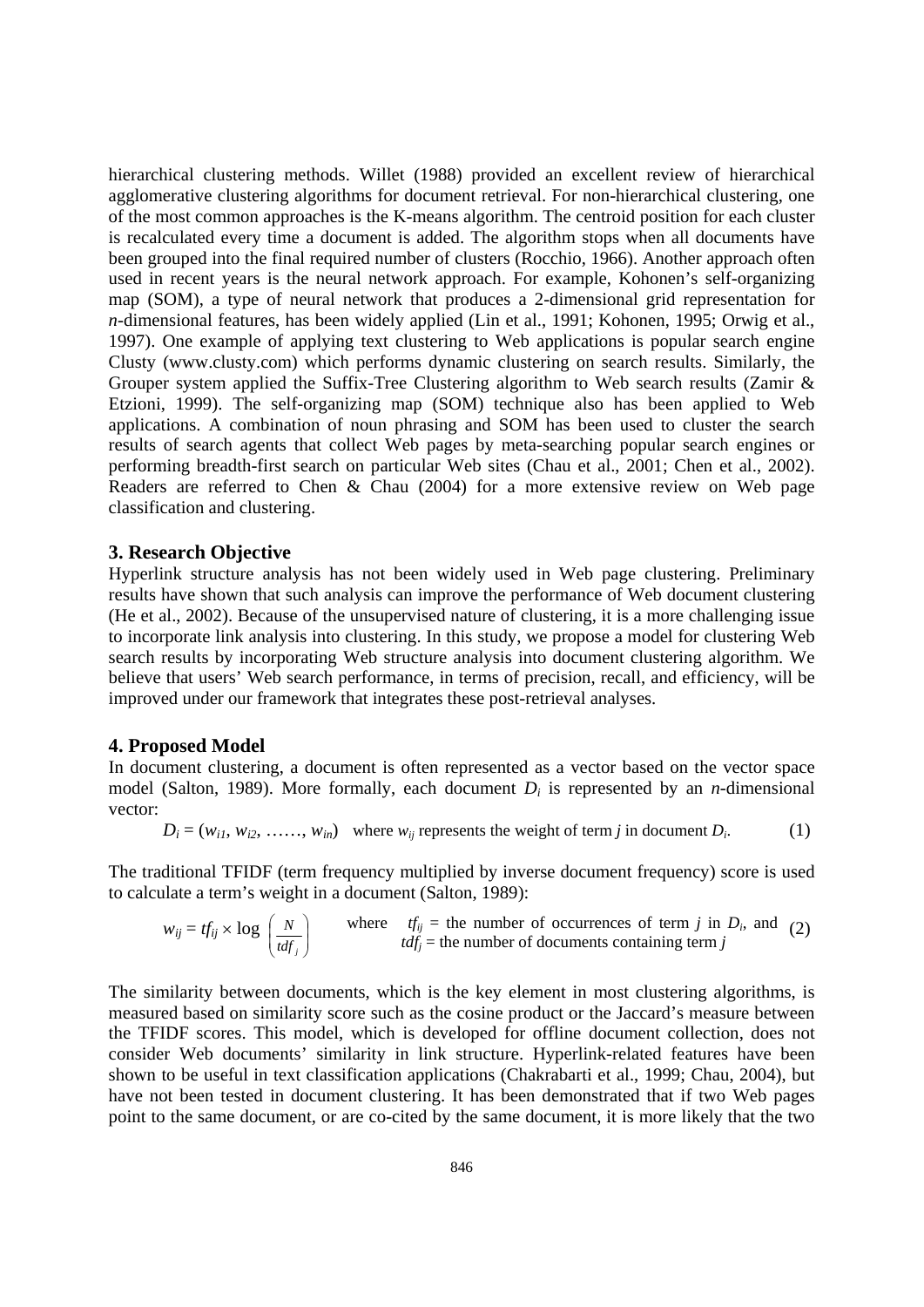documents are related to the same topic (Davison, 2000). To incorporate Web structure analysis into document clustering, we propose to add link information to the vector space model. In particular, we incorporate the set of *q* hyperlinks that appear in the document set as our features. If a Web page has a hyperlink to a page, the corresponding feature will be set to 1. Otherwise, it will be 0. These features will be combined with the traditional vector space model (a set of *p* terms) in the text clustering algorithm. In the revised vector space model, each document  $D_i$  is represented by the following vector:

$$
D_i = (t_{i1}, t_{i2}, \dots, t_{ip}, h_{i1}, h_{i2}, \dots, h_{iq})
$$
\n(3)

\nwhere  $t_{ij}$  represents the weight of term  $j$  in document  $D_i$ ,  $h_{ij}$  represents the weight of hyperlink  $j$  in document  $D_i$ , and  $n = p + q$ 

When two Web pages contain the same hyperlink, we assume that the two pages are more likely to be similar to each other than pages that do not share any links. In addition, the similarity also depends on the popularity of the hyperlink. For example, many Web pages have a link to the Yahoo Web site, but pages that share this link are not more likely to be similar to each other than a pair of random pages. On the other hand, if two pages share a link that is more specific (e.g., a link to http://www.jaguar.com), then it is more likely that the two pages are about the same topic (e.g., car and vehicle). It is analogous to the TFIDF score, where terms that appear in a large number of documents (e.g., common words such as "a", "the", "is", etc.) will receive a lower score. Based on this observation, we propose a score called HFIDF (hyperlink frequency multiplied by inverse document frequency). The score is denoted as  $h_{ij}$  and is defined as follows:

$$
h_{ij} = hf_{ij} \times \log\left(\frac{N}{hdf_j}\right)
$$
 where  $hf_{ij}$  = the number of occurrences of hyperlink *j* in *D<sub>i</sub>*, and  $hf_{ij}$  = the number of documents containing hyperlink *j* (4)

It should be noted that there is a special condition in the calculation of  $hf_{ii}$ , where  $D_i$  is *located* at the URL specified by hyperlink  $j$  (i.e.,  $j$  points to  $D_i$ ). In this case, we should assign a high score to  $hf_{ii}$  such that another vector  $D_k$  containing the hyperlink *j* (i.e., a link to  $D_i$ ) will receive a high  $h_{ik}$  score with  $D_i$ . Therefore, we revise  $hf_{ij}$  as follows:

$$
hf_{ij} = \begin{cases} \max(hf_{kj}) \text{ for all } k, k \neq i & \text{if } D_i \text{ is located at hyperlink } j, \\ \text{the number of occurrences of hyperlink } j \text{ in } D_i & \text{otherwise.} \end{cases}
$$
(5)

This HFIDF and TFIDF can be used to represent each Web page in the revised vector space model (in Equation (3)) and the similarity metric (using the cosine or Jaccard's score) used in clustering can be calculated using this model. This can apply to any Web page clustering algorithms that rely on inter-document similarity. These algorithms have been shown effective in facilitating users in their Web searching and browsing activities or traditional data clustering applications (Chen et al., 1996; Steinbach et al., 2000; Zamir & Etzioni, 1999). Traditionally, only term-features (usually TFIDF) are used in these algorithms (e.g., Orwig et al., 1996; Kohonen et al., 2000).

It should be noted that the HFIDF model should only apply to data sets where pages are supposed to share some hyperlinks (e.g., pages that are collected from closely related topics or domains). If the overlaps between hyperlinks are low, the method can be modified by using the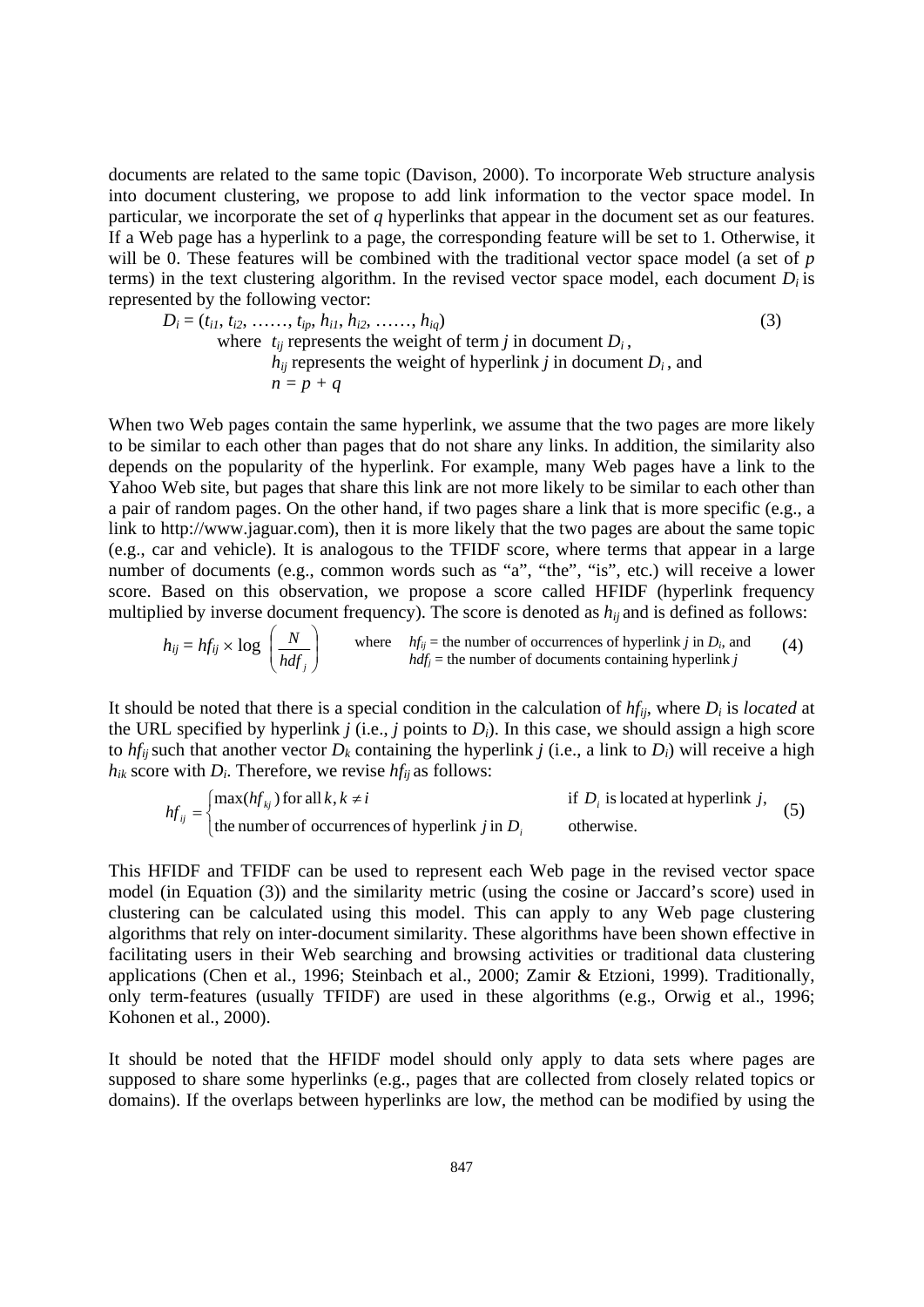similarity between hyperlinks. For example,  $hf_{ij}$  can be represented by the frequencies of terms that appear in the hyperlinks instead of the hyperlinks themselves.

## **5. Proposed Evaluation and Future Work**

We are currently implementing the HFIDF model in different clustering algorithms such as K-means clustering, self-organizing maps (SOM), Suffix-Tree clustering, and agglomerative hierarchical clustering. After successfully implementation, the first step of our evaluation plan is to evaluate the proposed clustering algorithm in a controlled experiment. Each chosen clustering algorithm enhanced by hyperlink information (HFIDF  $+$  TFIDF) will be compared with the corresponding clustering algorithm using term information (TFIDF) only. To test the performance of the methods across different domains, the clustering will be performed separately in three to four different search topic areas, such as computer, entertainment, and medical information (Chen et al., 1996). The two methods will also be tested using document collections of different sizes, ranging from hundreds of documents (the typical downloadable pages provided by a search engine) to hundreds of thousands of documents, a size tested in most other clustering applications (Chau et al., 2001; Chen et al., 1996).

The test data set will be created by fetching documents from the Web. The evaluation will be conducted for both English and non-English Web pages (e.g., Chinese or Japanese). The performance of the two methods (with and without using link information) will be compared in terms of cluster precision and cluster recall, based on the standard clusters created manually by domain experts (Roussinov & Chen, 1999). In addition, we will also compare the clusters created by our systems with those provided from open sources on the Web, such as the taxonomy provided in the Yahoo and ODP directories.

#### **Acknowledgment**

This project is supported in part by a HKU Incentive Award. We thank Jackey Ng for his help in developing the clustering system presented in this paper.

#### **References**

- 1. Chakrabarti, S., Dom, B., and Indyk, P. (1998). "Enhanced Hypertext Categorization Using Hyperlink," in *Proceedings of ACM SIGMOD International Conference on Management of Data*, Seattle, Washington, USA, Jun 1998.
- 2. Chau, M., Zeng, D., and Chen, H. (2001). ""Personalized Spiders for Web Search and Analysis," in *Proceedings of the First ACM/IEEE-CS Joint Conference on Digital Libraries*, Roanoke, Virginia, USA, June 24-28, 2001.
- 3. Chau, M. (2004). "Applying Web Analysis in Web Page Filtering," in *Proceedings of the ACM/IEEE-CS Joint Conference on Digital Libraries*, Tucson, Arizona, USA, June 7-11, 2004.
- 4. Chau, M. and Chen, H. (forthcoming). "A Machine Learning Approach to Web Page Filtering Using Content and Structure Analysis," *Decision Support Systems*, accepted for publication, forthcoming.
- 5. Chen, H. and Chau, M. (2004) "Web Mining: Machine Learning for Web Applications," *Annual Review of Information Science and Technology*, 38, 289-329, 2004.
- 6. Chen, H., Chau, M. and Zeng, D. (2002). "CI Spider: A Tool for Competitive Intelligence on the Web," *Decision Support Systems*, 34(1), 1-17, 2002.
- 7. Chen, H., Schuffels, C. and Orwig, R. (1996) "Internet Categorization and Search: A Machine Learning Approach," *Journal of Visual Communication and Image Representation*, Special Issue on Digital Libraries, 7(1), 88-102.